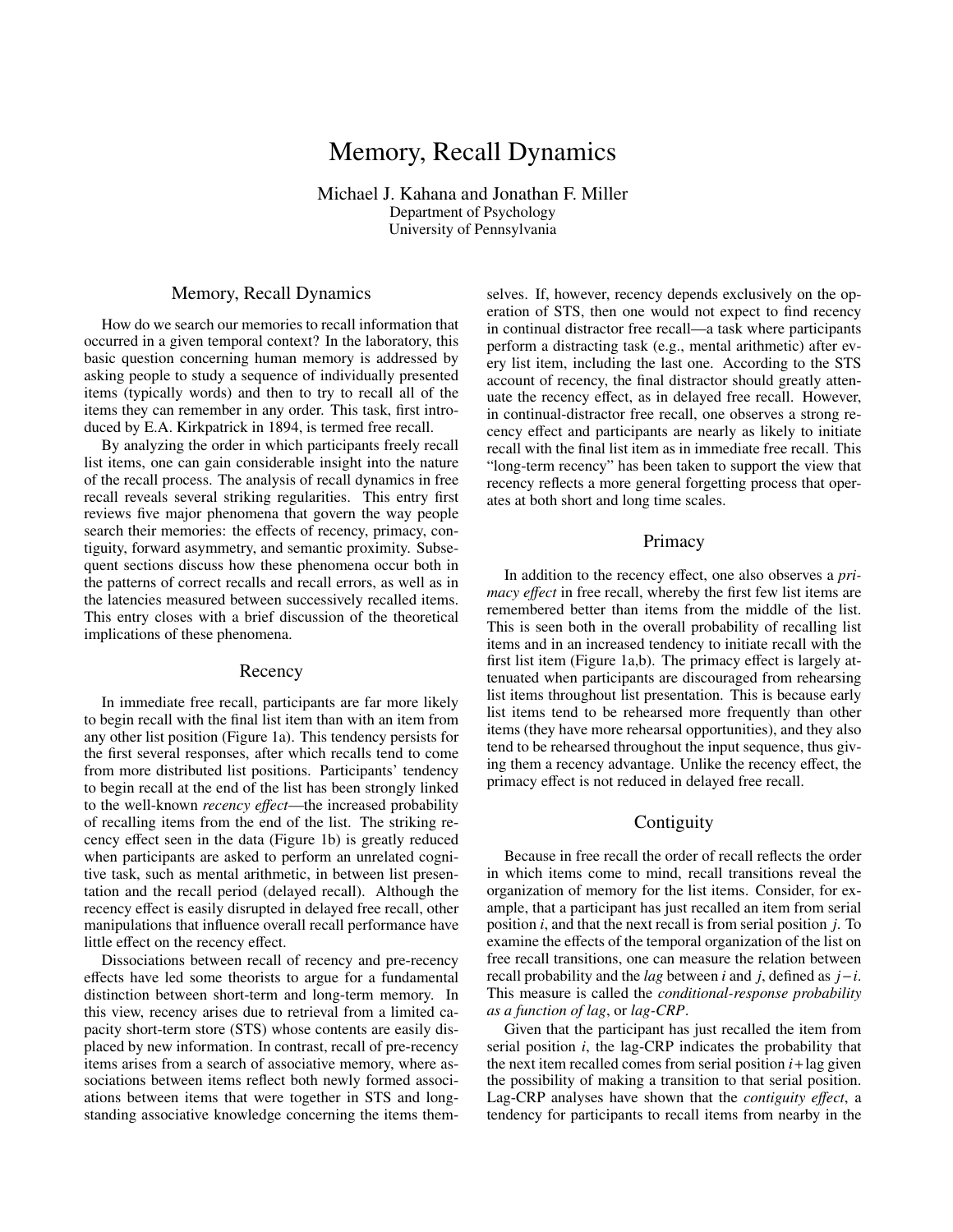

*Figure 1*. *Serial Position E*ff*ects.* A. The probability of recalling a list item from each list position in output positions 1, 3, 5 and 7. B. The probability of recalling list items in any output position (the serial position curve) for data from the same immediate free recall studies. "L" represents the last serial position of a list (thus, "L-5" is the fifth to last serial position). The x-axis is not continuous because the studies analyzed differ in the number of items presented per list, though all were between 15 and 30 items. Source: Figure created for this entry.

list to the just-recalled item, and the *asymmetry e*ff*ect*, a tendency for participants to recall items in the forward direction, are extremely robust properties of free recall.

Figure 2a illustrates these phenomena. Positive values of *lag* = (*j*−*i*) correspond to forward recalls; negative values of *lag* correspond to backward recalls. Large absolute values of *lag* correspond to words spaced widely in the list; small absolute values correspond to words spaced closely together in the list. The *contiguity e*ff*ect* seen in these data also appears in the form of shorter inter-response times (IRTs) between recall of items from neighboring list positions. This can be seen in the conditional response latency (lag-CRL) function shown in Figure 2b.

The contiguity effect in free recall is also related to participant's overall ability to recall list items. For example, older adults, who recall significantly fewer correct items than younger adults exhibit significantly reduced contiguity effects. Moreover, the magnitude of each participant's contiguity effect is positively correlated with that participant's recall performance.

## Associative Asymmetry

An interesting feature of the contiguity effect, as seen in Figure 2, is the strong forward asymmetry, with recall transitions being nearly twice as likely in the forward than in the backward direction. This tendency to make forward transitions is also seen in serial recall (where it is more pronounced) and in the pattern of errors observed in probed recall of serial lists. However, the forward asymmetry effect in free recall contrasts with the finding that recall of words studied in pairs (e.g., *BOY*–*TREE*, *SHOE*–*CAR*, etc.) is almost perfectly symmetrical, with participants exhibiting nearly identical rates of forward and backward recall (*BOY* retrieves *TREE* just as easily as *TREE* retrieves *BOY*), and with forward and backward recall being highly correlated at the level of individual pairs. It may be that temporally segregated word pairs (as in paired associate memory tasks) are more likely to be encoded as distinct experiences than neighboring words in a list. Associative symmetry may thus be a property of well integrated pairs that is broken by interference among items from different list positions.

#### Semantic Proximity

Whereas the contiguity effect illustrates the temporal organization of memories, it is also well known that participants also make use of pre-existing semantic associations among list items. This can be seen in people's tendency to make recall transitions among semantically related items, even in random word lists that lack obvious semantic associates. This *semantic proximity e*ff*ect* can be seen in Figure 3a, which shows how the probability of making a recall transition among two items increases with their semantic relatedness. Not only are people more likely to make recall transitions among semantically-related items; they also make those transitions more quickly than transitions among less strongly related items (Figure 3b). Both of these effects are evident even at low levels of semantic similarity (e.g., NUMBER and JOURNAL have a LSA-similarity of 0.11, while PONY and FOREHEAD have an LSA-similarity of 0.21). Analyses of recall dynamics reveal how even modest semantic relations can exhibit a powerful influence on the way people search their memories. Even when lists lack any strong associates or any obvious categorical organization, recall transitions are driven by the relative semantic strengths among the stored items.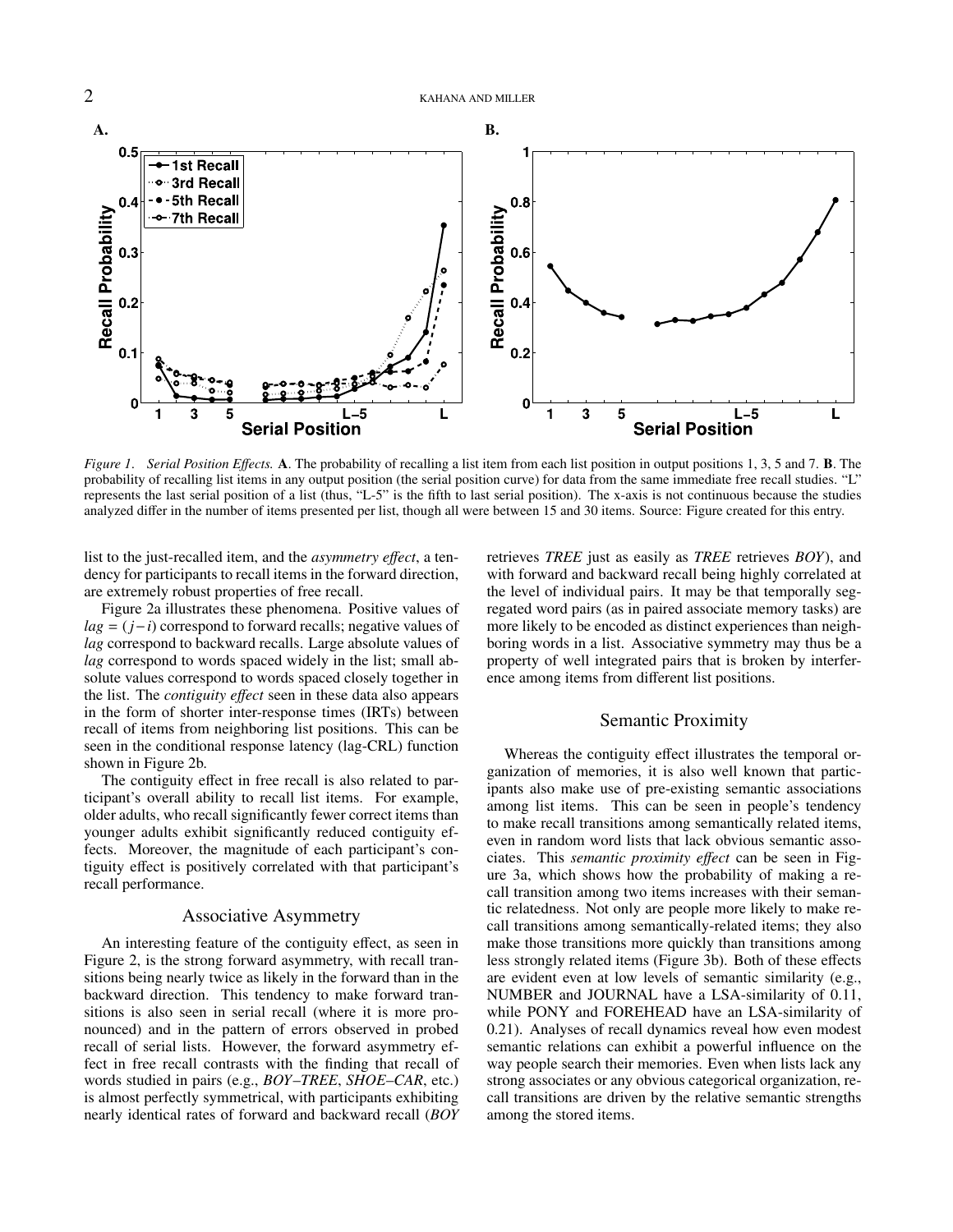

*Figure 2. Temporal contiguity effect.* A. The conditional-response probability as a function of lag (or lag-CRP) shows the probability of recalling an item from serial position *i* + lag immediately following an item from serial position *i*. B. Conditional-response latency (CRL) functions. Inter-response time between recall of items from serial positions *i* and *i* + lag. Error bars represent Loftus-Mason corrected error. Source: Figure created for this entry.



*Figure 3*. *Semantic proximity e*ff*ect.* A. Conditional response probability as a function of semantic relatedness. B. Conditional response latency as a function of semantic relatedness. Semantic relatedness is determined using latent semantic analysis (LSA), which derives relatedness from the co-occurrence statistics of words that appear in a large corpus of text. Error bars represent Loftus-Mason corrected error.

#### Recall Errors

Temporal contiguity and semantic proximity not only dictate the dynamics of correct responses in free recall; they also influence the kinds of recall errors people make. When recalling a list of words, participants occasionally recall items that were not on the target list. By examining the dynamics of recall, one can show that these intrusion errors exhibit the same three basic properties described above. First, they tend to be items that were studied on recent lists. Second, they

tend to be semantically related to the just recalled (correct) item. Third, when participants commit two intrusions from the same prior list, they tend to be items that were studied in neighboring list positions. This latter result is another manifestation of the contiguity effect. Thus, the same three principles that govern the dynamics of correct recalls also help to explain the kinds of recall errors that people commit.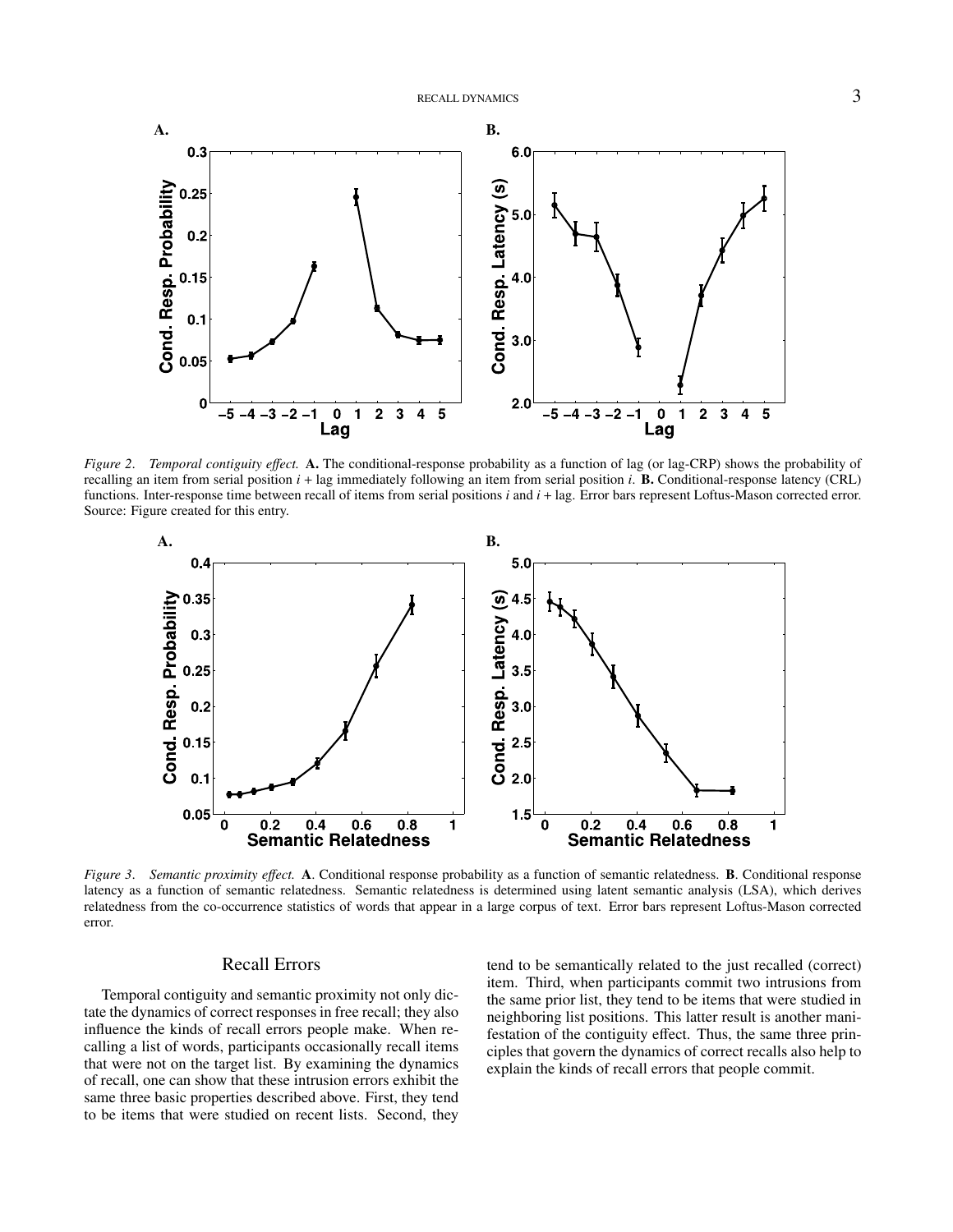#### Source Clustering

One can also show that people exhibit clustering as a function of encoding task. Sean Polyn and colleagues asked participants to make either size or animacy judgments on different list items. During free recall, participants not only exhibited temporal and semantic clustering effects; they also exhibit clustering of responses based on the task in which the words were studied. That is, following recall of an item that was given a size judgment at encoding, participants were more likely to recall another item that was given a size judgment. Furthermore, this task clustering effect interacted with temporal clustering, being greater for items presented at neighboring list positions.

One may wonder whether the entire recall process can be described as a sequence of probabilistic draws influenced by temporal contiguity and semantic clustering effects, or whether there are changes in the dynamics of recall process over the course of the retrieval period. In immediate free recall, the contiguity effect is larger and the semantic proximity effect is smaller for the first few responses and then increases/decreases to a stable state for subsequent recalls. In delayed free recall, however, the contiguity effect and semantic proximity effect are relatively stable throughout the recall period.

# Interresponse Times

In 1970, Ben Murdock and Ron Okada showed that interresponse times between successive recalls increase steadily throughout the recall period, growing as an exponential function of the number of items recalled. This increase in IRTs is highly predictive of recall termination—following an IRT of >10 seconds, people rarely recall further items. The dynamics of recall also appears to be significantly affected by recall errors. Following intrusions or repetitions of already recalled items, people have a significantly increased tendency to either commit further errors or terminate recall, a pattern that is true at all stages of the recall process. Although the exponential increase in IRTs during the recall period has been argued to support a model of recall in which items are randomly sampled with replacement from a set of available responses, this account is falsified by the strong dependencies in sequences of responses, including the temporal and semantic clustering effects, as reviewed above.

## Retrieved Context Theory

Whereas the contiguity effect can be easily accommodated within the view that neighboring items become associated when they cooccupy a short-term buffer (or working memory system) several studies are hard to reconcile with this classic information-processing account. For example, Marc Howard and Michael Kahana found that separating items by an unrelated distractor task (mental arithmetic) did not disrupt the relative tendency to make transitions to neighboring items. This finding was further extended in 2008 by Marc Howard and colleagues who asked participants to free recall items from 48 previously studied word lists. Under these conditions, participants exhibited a significant contiguity effect even when making recall transitions among items that occurred on different lists. For instance, following recall of an item from list 5, participants were more likely to recall an item from lists 4 or 6 than from lists 3 or 7, etc. In 2008, Orin Davis and colleagues also found that in recalling lists of paired associates, recall errors exhibited a strong contiguity effect, extending across several intervening pairs. Since interpair rehearsal would be a major source of interference in this task, it is unlikely that the contiguity effect can be entirely explained on the basis of rehearsal strategies. Even in item recognition of lists of pictures, participants exhibit contiguity effects in which recognizing a picture makes it easier to subsequently recognize a picture studied in a nearby list position. On the basis of these results, the contiguity effect may be seen as reflecting a kind of mental time travel undertaken during memory search and retrieval. In recalling an item, the participant 'travels back' to the time of its presentation, making it more likely that subsequent recalls will come from neighboring list positions. According to this view, contiguity arises due to a contextual retrieval process in which recalling an item reinstates its associated temporal contexts, which in turn serve as a cue for neighboring items.

## Summary

By analyzing the dynamics of memory retrieval in free recall, one can see how the search of episodic memories is a highly cue-dependent process. Five major principles govern the way people recall lists of studied items. First, people tend to initiate recall with recently studied items. Subsequent responses continue to show a bias towards recent items, but this recency effect rapidly dissipates over the course of retrieval (Figure 1). Second, recall of a given item tends to be followed by recall of an item from a neighboring (contiguous) list position—a phenomenon known as the contiguity effect (Figure 2). Third, the contiguity effect exhibits a strong forward asymmetry effect, with forward transitions being approximately twice as common as backward transitions (Figure 2). Fourth, recall of a given item tends to be followed by recall of a semantically related item (Figure 3). These principles not only govern correct responses; they also govern the errors people make during recall. A fifth principle is the tendency to make transitions to early list items, as seen in the primacy effect. Because primacy is not always observed and largely reflects people's use of rehearsal strategies, this principle may be considered secondary to the four major phenomena described above. By studying the order of recall responses, and not just whether or not items are recalled, one can observe the striking effects of temporal contiguity and semantic similarity on the accuracy and timing of both correct recalls and recall errors. The study of recall dynamics thus allows us to characterize the basic associative processes operating in recall and to test theories of these associative mechanisms.

#### Michael Kahana and Jonathan Miller